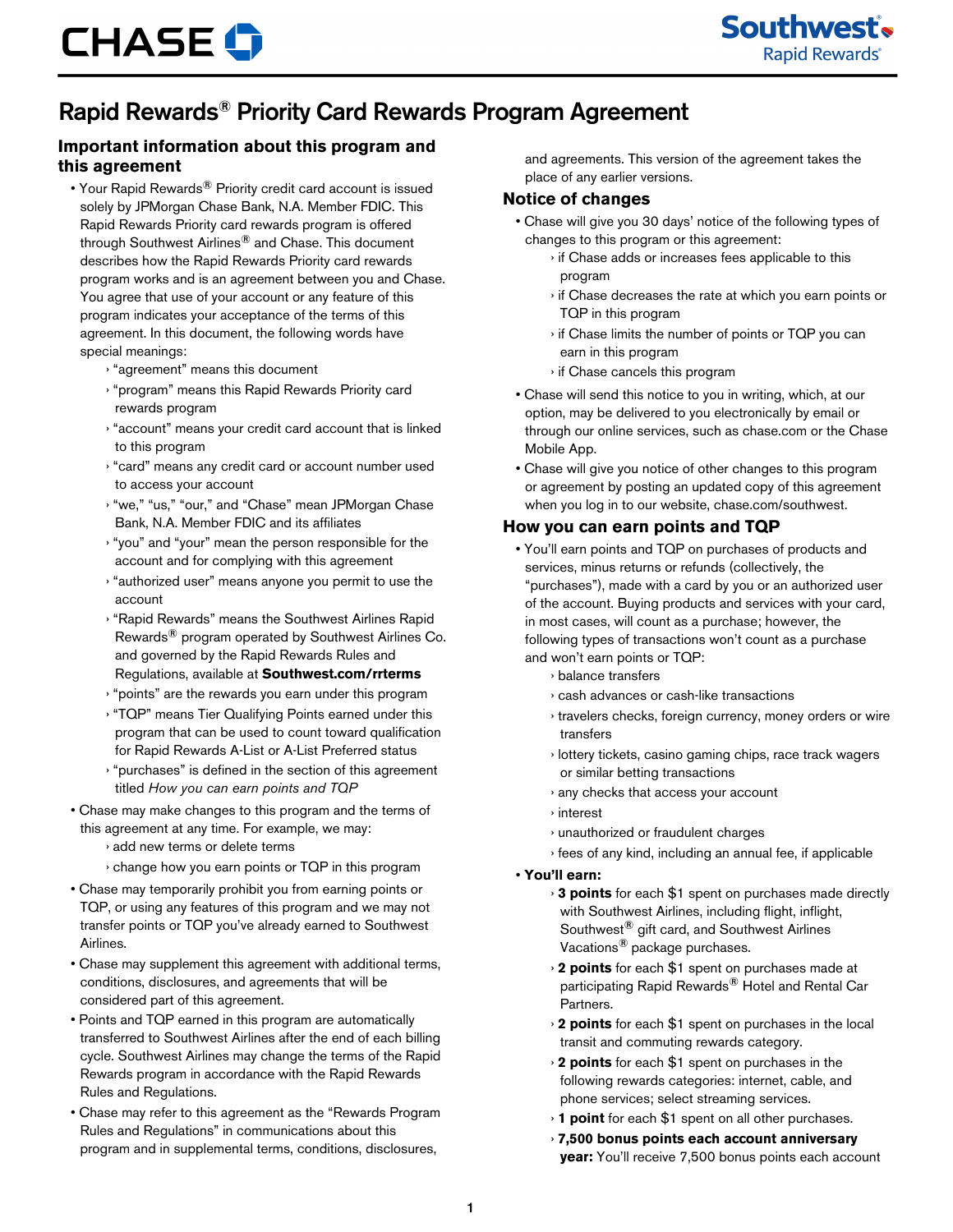# **CHASE O**

Southwest's **Rapid Rewards**®

## Rapid Rewards® Priority Card Rewards Program Agreement

anniversary year. Please allow up to 8 weeks after the account anniversary year in which you qualify for the bonus points to become available in your Rapid Rewards account.

- · "account anniversary year" means the year beginning with your account open date through the anniversary of your account open date, and each 12 months after that.
- › **1,500 TQP** for each \$10,000 spent in purchases annually.
	- · "annually" means the year beginning with your account open date through the first December statement date of that same year, and each 12 billing cycles starting after your December statement date through the following December statement date. Please note this time period is different than your account anniversary year.

#### • **Rewards Categories:** Merchants who accept

Visa/Mastercard credit cards are assigned a merchant code, which is determined by the merchant or its processor in accordance with Visa/Mastercard procedures based on the kinds of products and services they primarily sell. We group similar merchant codes into categories for purposes of making rewards offers to you. Please note:

- › We make every effort to include all relevant merchant codes in our rewards categories. However, even though a merchant or some of the items that it sells may appear to fit within a rewards category, the merchant may not have a merchant code in that category. When this occurs, purchases with that merchant won't qualify for rewards offers on purchases in that category.
- › Purchases submitted by you, an authorized user, or the merchant through third-party payment accounts, mobile or wireless card readers, online or mobile digital wallets, or similar technology will not qualify in a rewards category if the technology is not set up to process the purchase in that rewards category. For more information about Chase rewards categories, see chase.com/RewardsCategoryFAQs.

#### **Ways to earn bonus points**

• We may offer you ways to earn bonus points through this program or special promotions. You'll find out more about the number of bonus points you can earn and any other terms at the time of the offer. The additional terms will be part of this agreement.

### **Information about earning and transferring points and TQP to Southwest Airlines**

• Points are earned at the close of each monthly billing cycle, based on the purchases made during that billing cycle, plus any bonus points posted during that billing cycle, but minus any returns or refunds. If you have more returns or refunds than points earned from purchases or bonuses, then points will be deducted from your total point balance and may result in a negative point balance.

- TQP are earned at the close of each monthly billing cycle in which you've qualified to receive them.
- You'll see points you've earned from card purchases on chase.com and on your monthly card billing statement.
- We may, from time to time, provide additional ways for you to see points you've earned, such as through Chase or thirdparty mobile application(s).
- You'll see TQP you've earned in your Rapid Rewards account; however, they won't appear on your monthly card billing statement.
- Points and TQP earned during a billing cycle will be automatically transferred to Southwest Airlines after the end of each billing cycle.
- This agreement governs the receipt of points and TQP in connection with the use of your account and is separate and in addition to the Rapid Rewards Rules and Regulations that govern your participation in the Rapid Rewards program. The Rapid Rewards Rules and Regulations are available online at **Southwest.com/rrterms** or call the Rapid Rewards Service Center at 1 800 I FLY SWA. Information in this agreement that relates to the Rapid Rewards program isn't complete or comprehensive and doesn't include all of the information that you should know about the Rapid Rewards program.
- Southwest Airlines reserves the right to amend, suspend, or change the Rapid Rewards program and/or program rules at any time without notice.
- If your membership in the Rapid Rewards program is terminated for any reason by you or Southwest Airlines, you'll no longer be eligible to use the points or TQP you've earned in this program.
- Chase will make a request to Southwest Airlines to award points or TQP to your associated Rapid Rewards account. Chase disclaims liability or responsibility for Southwest Airlines' failure to award or redeem points or TQP to or from your associated Rapid Rewards account after Chase has met its obligations to Southwest Airlines in connection with such a request.
- Reward travel is subject to taxes, fees, and other government or airport-imposed charges from \$5.60 per one-way trip. **Applicable taxes, fees, and other government or airport-imposed charges can vary significantly based on your arrival and departure destination.** The payment of any taxes, fees, and other government or airport-imposed charges is the responsibility of the passenger and must be paid at the time reward travel is booked. In some instances, the government may elect to collect the fees directly from the passenger.
- **Points expiration:** The expiration of points earned in this program that are transferred to your Rapid Rewards account will be governed by the Rapid Rewards Rules and Regulations, available at **Southwest.com/rrterms**.
- You understand that Chase and Southwest Airlines Co. exchange information about you and your accounts and that Southwest Airlines Co. may contact you regarding offers that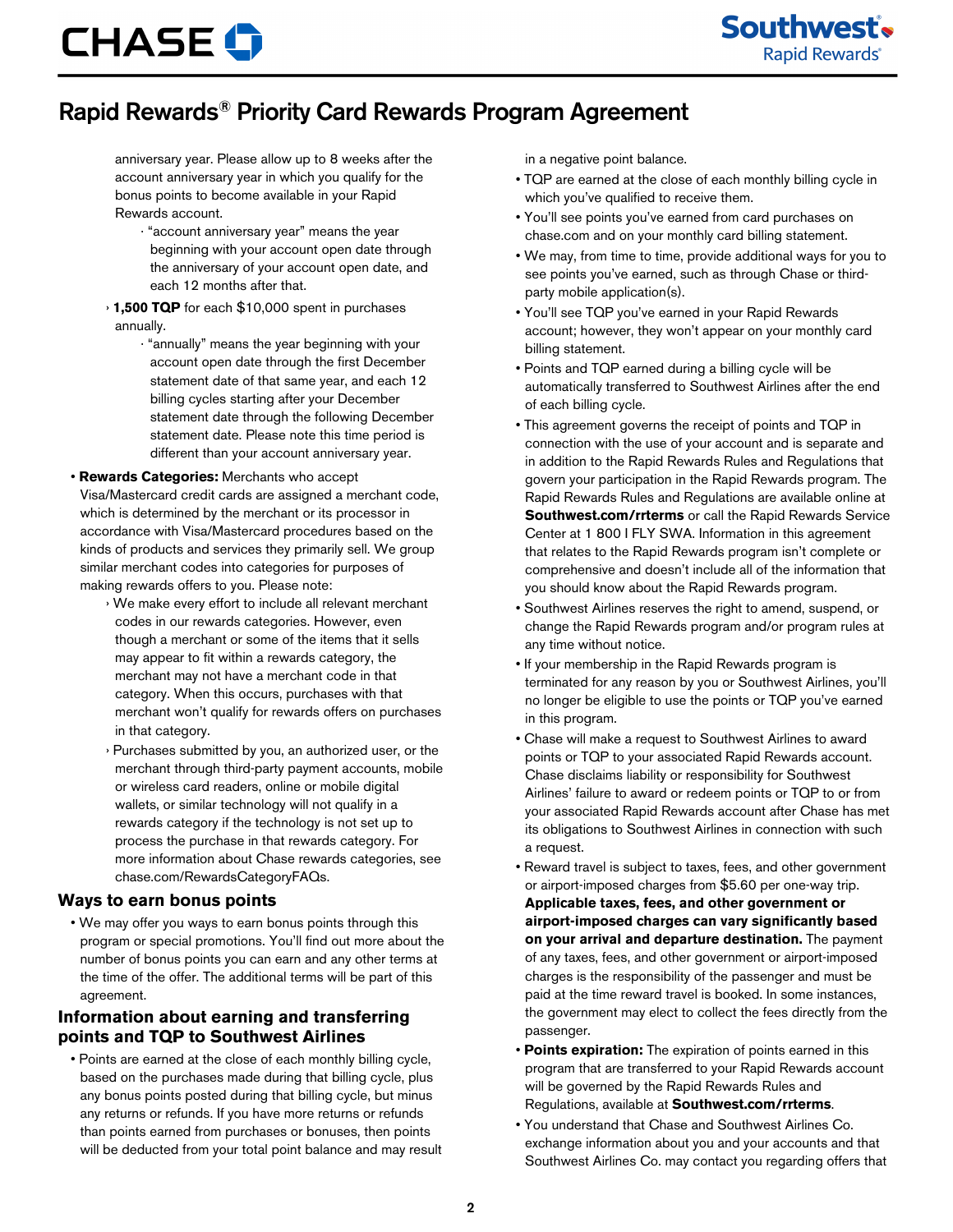# Rapid Rewards® Priority Card Rewards Program Agreement

may be of interest to you.

#### **How you can use your points**

- To use your points, go to southwest.com or call Southwest Airlines directly at 1 800 I FLY SWA.
- We may, from time to time, provide additional ways for you to use your points in addition to those described in this agreement, such as through Chase or third parties. To use your points, minimum and maximum amounts may apply, and the redemption value of points may be worth less than other reward options offered directly through this program or the Rapid Rewards program. You'll find out about any additional terms and conditions before you use your points. Any additional terms, conditions, disclosures or agreements provided by us or the third party related to the use of points will be part of this agreement.

### **How you could be prohibited from earning or having points transferred**

- We may temporarily prohibit you from earning points or TQP and we may not transfer points or TQP you've already earned to Southwest Airlines:
	- › if you don't make at least the minimum payment on your account within 30 days of the due date.
	- › if we suspect that you've engaged in fraudulent activity related to your account or this program.
	- › if we suspect you've misused, in any way, the Rapid Rewards program to which points are transferred under this program.
	- › if we suspect that you've misused this program in any way, for example:
		- · by repeatedly opening or otherwise maintaining credit card accounts for the purpose of generating rewards
		- · by manufacturing spend for the purpose of generating rewards
- You can begin earning points or TQP again and any points or TQP that we've held will be transferred to Southwest Airlines in the next billing cycle after your account becomes current or when we no longer suspect fraud or misuse of the account or this program.

### **How you could lose your points**

- **You'll immediately lose all points or TQP that haven't been transferred to Southwest Airlines if your account status changes, or your account is closed, for any of the following reasons:**
	- › you don't make at least the minimum payment on your account within 60 days of the due date
	- › you fail to comply with this or other agreements you have with Chase
	- › we believe you may be unwilling or unable to pay your debts on time
	- › you file for bankruptcy
	- › we believe that you've engaged in fraudulent activity related to your account or this program
- › we believe you've misused, in any way, the Rapid Rewards program to which points are transferred under this program.
- › we believe that you've misused this program in any way, for example:
	- · by repeatedly opening or otherwise maintaining credit card accounts for the purpose of generating rewards
	- · by manufacturing spend for the purpose of generating rewards
- We won't reinstate points or TQP you lose, unless we've made an error.
- If your account is closed for any other reason, we'll automatically transfer any points or TQP earned to Southwest Airlines, as long as you don't lose them for any of the reasons described in this agreement.

### **Other important information you should know**

- Points and TQP aren't your property and have no cash value. Additionally, points and TQP can't be transferred by operation of law, such as by inheritance, in bankruptcy or in connection with a divorce.
- Your participation in this program may result in miscellaneous income received from Chase and we may be required to send you, and file with the IRS, a Form 1099-MISC (Miscellaneous Income) or Form 1042-S (Foreign Person's U.S. Source Income Subject to Withholding) for the year in which you participate and are awarded the benefits of this program. You are responsible for any tax liability related to participating in this program. Please consult your tax advisor if you have any questions about your personal tax situation.
- We may assign our rights and obligations under this agreement to a third party, who will then be entitled to any of our rights that we assign to them.
- We're not responsible for any disputes you may have with any authorized users on your account about this program.
- Chase, Southwest Airlines and their respective third-party service providers, affiliates, directors, officers, employees, agents or contractors make no representations or warranties, either express or implied, including, those of merchantability, fitness for intended use or a particular purpose and otherwise arising by law, custom, usage, trade practice, course of dealing or course of performance. You release Chase, Southwest Airlines and their respective third-party service providers, affiliates, directors, officers, employees, agents and contractors for all activity in connection with this program, including but not limited to, use of this program, and any redemption for or purchase of products or services through this program.
- You agree to indemnify and hold Chase, Southwest Airlines and their respective third-party service providers, affiliates, directors, officers, employees, agents and contractors harmless from and against any loss, damage, liability, cost, or expense of any kind (including attorneys' fees) arising from your or an authorized user's: use of this program, any fraud or